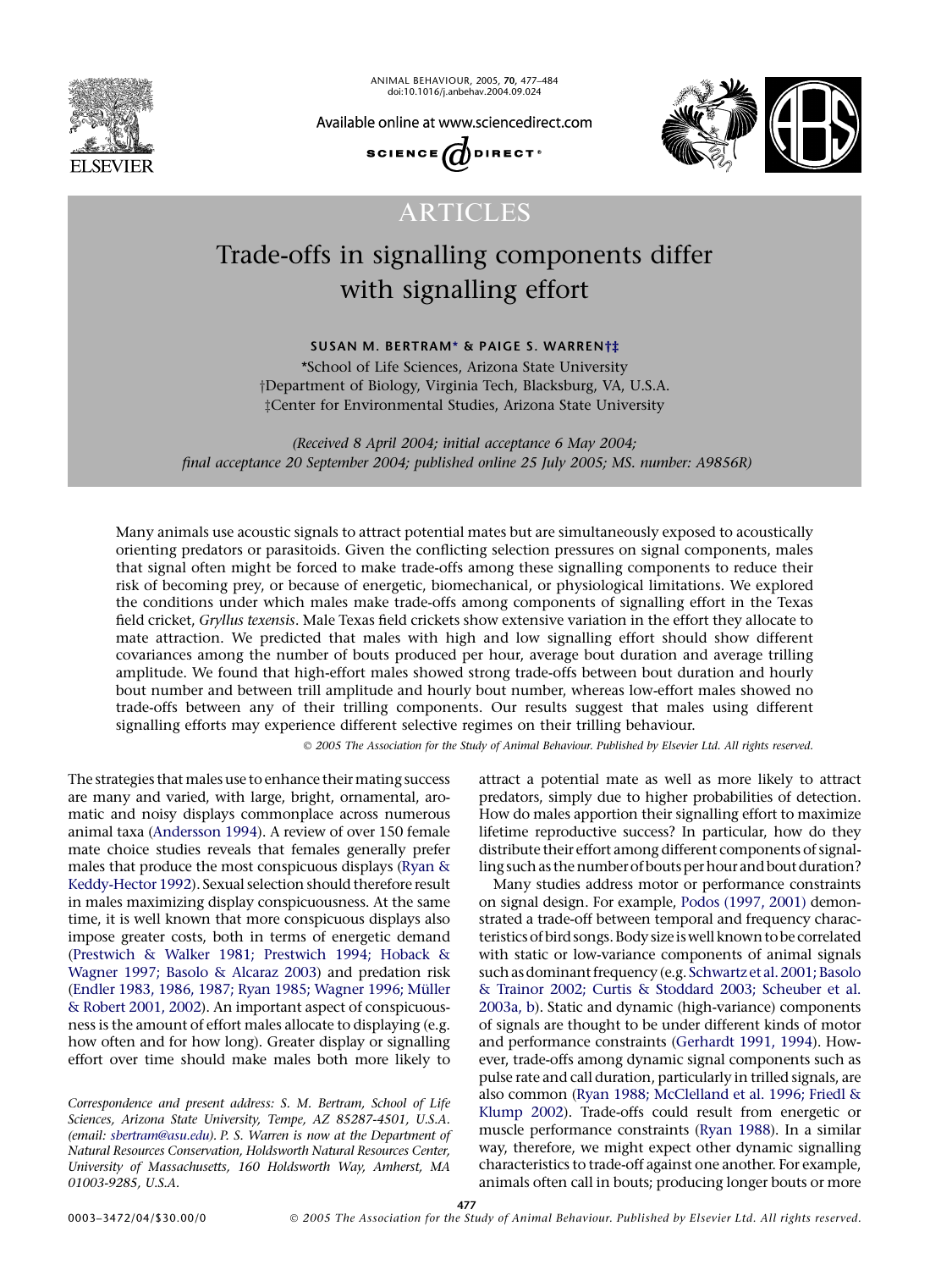frequent bouts should incur similar signalling costs as producing longer calls (i.e. greater energetic demand, muscle fatigue, or predation risk). An additional cost of increased bout length is loss of time for foraging [\(Lambrechts &](#page-7-0) [Dhondt 1988](#page-7-0)). In insects and anurans, it is generally agreed that animals with longer call durations reduce call rates ([Gerhardt & Huber 2002](#page-7-0)). In some bird species, longer signalling bouts are associated with either shorter signal lengths or lower rates of signal production [\(Kroodsma 1977;](#page-7-0) [Lambrechts & Dhondt 1988\)](#page-7-0). However, all of these studies report considerable variation (e.g. seasonal, interindividual) in the apportionment of signalling effort. Can some males simultaneously maximize several components of signalling effort? Alternatively, do males show trade-offs among components of signalling effort?

Here, we determine whether male Texas field crickets, Gryllus texensis, maximize components of effort in their mate attraction signals or show trade-offs among them. Texas field crickets are an ideal species for examining trade-offs among multiple components of signalling effort. Male Texas field crickets use two alternative mating tactics to attract females: callers signal acoustically to attract females, whereas satellites silently intercept females [\(Cade 1979a](#page-6-0)). Callers attract potential mates by trilling. Males rub their forewings together and produce a pulse of sound with each closing stroke. Pulses are concatenated to produce a trill. Trills are concatenated together into a signalling bout. Extensive variation exists among males in how much time they spend signalling through the night [\(Cade 1981a](#page-6-0)), the amplitude at which they trill, their number of pulses per trill [\(Wagner et al.](#page-7-0) [1995; Gray & Cade 1999a, b\)](#page-7-0), average bout duration (present research) and average bout rate (number of trilling bouts per hour) (present research). Furthermore, satellite males are also known to trill when isolated, although for less total time than callers [\(Cade 1991\)](#page-7-0).

Callers producing the most conspicuous displays are thought to have the highest mating success. Mating success in the Texas field cricket is positively correlated with the amount of time spent signalling ([Cade & Cade](#page-7-0) [1992](#page-7-0)). Furthermore, male crickets that produce higheramplitude songs attract more sexually receptive females ([Cade 1979a, 1981b; Walker 1986\)](#page-6-0). Research on the relationship between trill duration and mating success in Texas field crickets is controversial. While the influence of trill duration and bout length on mating success in crickets is unknown, females distinguish between potential mates based on trill duration. Using two-choice discrimination tests in the laboratory, [Wagner et al.](#page-7-0) [\(1995\)](#page-7-0) showed that female Texas field crickets prefer males with more pulses per trill and short intertrill intervals. The strength of female preference for male trilling increased with the number of pulses per trill. Subsequent laboratory and field experiments conducted in a similar manner revealed, however, that female G. texensis prefer trills that contain the mean number of pulses for the population ([Gray & Cade 1999a, b](#page-7-0)). These results suggest the need for further research on the roles trill duration, trill rate, bout duration and bout rate play in influencing mating success.

Gryllus texensis males producing conspicuous mating displays are regularly attacked and eventually killed by acoustically orienting gravid female parasitoid flies Ormia ochracea (Diptera, Tachinidae, Ormiini) ([Cade 1975](#page-6-0)). Female parasitoid flies have directional tympanal hearing organs that allow host location of trilling crickets ([Robert](#page-7-0) [et al. 1992, 1996a, b, 1998; Robert & Hoy 1994; Miles et al.](#page-7-0) [1995](#page-7-0)). Female parasitoids are larviparous; gravid females deposit larvae on and around the host. Larvae enter the cricket, feed and grow; cricket host death results from pupae emergence approximately 7 days after larviposition ([Wineriter & Walker 1990; Robert et al. 1992; Adamo et al.](#page-7-0) [1995](#page-7-0)). Parasitism rates vary from 9 to 26% in male G. texensis ([Cade 1975, 1979a, 1984; Adamo et al. 1995\)](#page-6-0).

Parasitoid flies appear to be preferentially attracted to the same features of conspicuousness of male cricket acoustic signals as female crickets: high amplitude, long and frequent trills (Wagner 1996; Müller & Robert 2002). Using the trilling song of the congener G. rubens in twochoice discrimination tests, Müller & Robert (2002) revealed that gravid female O. ochracea show a preference for trills of high amplitude. This research corroborated earlier results showing O. ochracea females are preferentially attracted to G. texensis and G. lineaticeps signals produced at a higher amplitude [\(Cade 1981b; Wagner 1996](#page-6-0)). [Wagner \(1996\)](#page-7-0) also showed that gravid female O. ochracea flies favour songs produced at a higher rate and longer duration. These results were corroborated by Müller & [Robert \(2002\)](#page-7-0), who showed experimentally that O. ochracea females are preferentially attracted to longer trills, and the spatial accuracy of gravid female flies is slightly less efficient at low repetition rates. As with the female mate choice experiments, however, a field experiment by [Gray & Cade](#page-7-0) [\(1999b\)](#page-7-0) contradicted some of the laboratory results. [Gray &](#page-7-0) [Cade \(1999b\)](#page-7-0) found that female parasitoid flies prefer trills that contain the mean number of pulses for the population over those that contain one standard deviation greater than the mean number of pulses. Taken together, studies of female mate choice and parasitoid fly behaviour suggest that male signalling effort is under countervailing selection from parasitism and mate choice.

To determine whether Texas field crickets trade-off components of effort in their mate attraction signals we monitored male mate attraction trills over the course of several nights and then measured covariances between the average number of bouts produced per hour, average bout duration and average trilling amplitude. We divided males into high- and low-effort signallers using their total signalling time and based upon published measures of total trilling times for callers and satellites. Then, we determined whether trade-offs are more extreme at high signalling effort. Thus, although we could not determine whether males were 'callers' or 'satellites' at the time of capture, our results present a likely scenario for the kinds of trade-offs in signalling effort that might be found in males using these different mating tactics.

#### METHODOLOGY

We examined the covariances between the average number of bouts produced per hour, average bout length and trilling amplitude with male mating tactic in both fieldcollected and laboratory-reared males.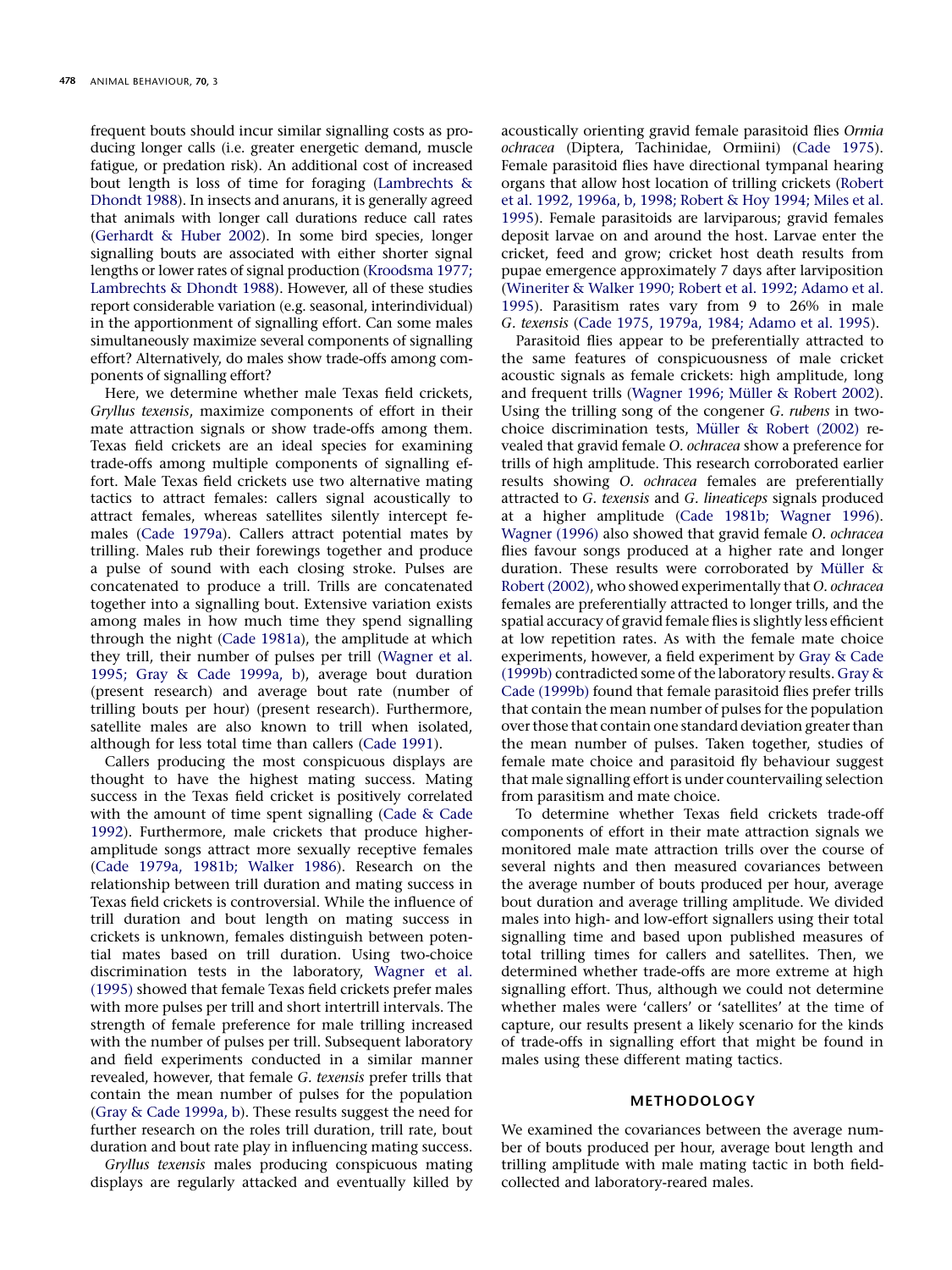## Collection and Rearing

Field males were collected under lights at a golf driving range in north Austin, Texas during September 2003, and then transported to Arizona State University for acoustic monitoring. Crickets were provided with food (ground rat chow, Harland's Tekland Rodent diet 8604), a water source and a cardboard egg-crate for shelter.

Laboratory males were second-generation, laboratoryreared males, derived from 3054 female and 1690 male field-captured macropterous crickets, collected one year earlier from the same site as the field-captured crickets. Laboratory crickets were reared under standardized conditions (controlled temperature and photoperiod:  $\overline{X}$ +SD=26+2°C, 14:10 h light:dark cycle; uncontrolled relative humidity). Laboratory crickets were checked weekly for individuals that had reached nymphal stadium four. At this stadium, individuals are usually two additional moults from adulthood and their sex can be easily determined. Males at stadium four and beyond were housed individually in 500-ml plastic-coated, paper icecream cups. They were checked daily to obtain a final moult date, and upon final moult they were moved from the rearing chamber to the monitoring laboratory.

### Acoustic Monitoring

We monitored the acoustic mate attraction displays of 1457 males for one week. Of these, 1006 males averaged at least 30 s of trilling per night and were used in subsequent analyses: 106 of these males were field captured, 900 were laboratory reared. Monitoring of laboratory males commenced 10 days following the final moult; field males were of unknown age during acoustic monitoring. We monitored acoustic mate signalling behaviour each day from 1800 to 1000 hours using an electronic acoustic recorder [\(Bertram et al. 1996, 2004\)](#page-6-0), which allows simultaneous acoustic monitoring of as many as 128 male crickets. Individual crickets were housed in 500-ml containers with food and water. A microphone was hung 5 cm above each cricket, within the container. To minimize the influence of neighbours, 7 cm of acoustic foam separated crickets from one another. The acoustic recorder randomly selected a microphone, recorded the container's noise level (amplitude), amplified the signal, converted it from AC to DC, filtered it, and saved it to disk. Only one microphone was turned on at a time, and each microphone was sampled eight times/s.

We extracted from these data the proportion of nights each male signalled out of the total number of nights sampled, total signalling time (number of minutes trilling from 1800 to 1000 hours), average bout duration (the number of minutes trilling without taking at least a 1-min break), hourly bout number (the average number of trilling bouts/h) and average trilling amplitude (dB).

## Classifying Males by Signalling Effort

We determined each male's total signalling time and used it to classify males as high-effort or low-effort signallers. We classified males as high-effort signallers if they averaged at least 84 min of trilling per night, and as low-effort signallers if they averaged less than 84 min of trilling per night. We based the 84-min threshold on differences in mean  $\pm$  SD total signalling time between G. texensis callers (252  $\pm$  168) and satellites (126  $\pm$  20) that were collected from the same population ([Cade](#page-7-0) [1991](#page-7-0)), where the 84-min cutoff is one standard deviation below the callers' mean total signalling time (252 min –  $168 \text{ min} = 84 \text{ min}$ ; [Cade 1991](#page-7-0)).

We also conducted a sensitivity analysis to test whether our findings changed when the classification threshold was raised or lowered: high threshold  $= 146$  min  $(146 = 126 + 20)$ ; one standard deviation more than the mean total trilling time of satellites; [Cade 1991\)](#page-7-0); low threshold  $= 21$  min (50% of the males classified as callers; 50% of the males classified as satellites).

#### Statistical Analyses

Total signalling time, hourly bout number and bout duration data were transformed using  $log(x)$  to meet the assumptions of normality necessary for parametric statistics. Trill amplitude data are automatically log-transformed as the decibel scale is logarithmic. Some males did not signal on every evening; when an individual did not signal on a particular evening, that evening was not included in the analysis.

To determine whether there were significant differences in the trilling behaviour of field-captured versus laboratory-reared males or low- versus high-effort males, we ran a two-way ANOVA for each signalling parameter (i.e. bout  $duration = signalling$  effort + rearing environment + signalling effort\*rearing environment). We Bonferroni corrected the significance levels to  $P < 0.01$  to account for the five tests we performed. Where the assumption of equal variances was not met, we also ran a series of nonparametric Kruskal–Wallis tests. The nonparametric results did not differ from the parametric results in significance levels. We therefore only present the results of our parametric analyses.

To determine the relationships among hourly bout number, bout duration and amplitude, we ran a series of correlations for high-effort and low-effort signallers, subdivided by rearing environment. We Bonferroni corrected the significance levels to  $P < 0.0019$  to account for the 27 correlations we performed. We also ran ANCOVAs for all pairwise combinations of the three trill components. For example, we tested whether bout duration, signalling effort, rearing population, bout duration \* signalling effort, bout duration \* rearing population, signalling effort \* rearing population and bout duration \* rearing population \* signalling effort significantly predicted variation in trill amplitude.

#### RESULTS

Male signalling was skewed towards lower trilling effort: 25% (379/1496) of males never signalled; total trilling time, bout duration and hourly bout number were skewed towards lower trilling effort in the males that did signal.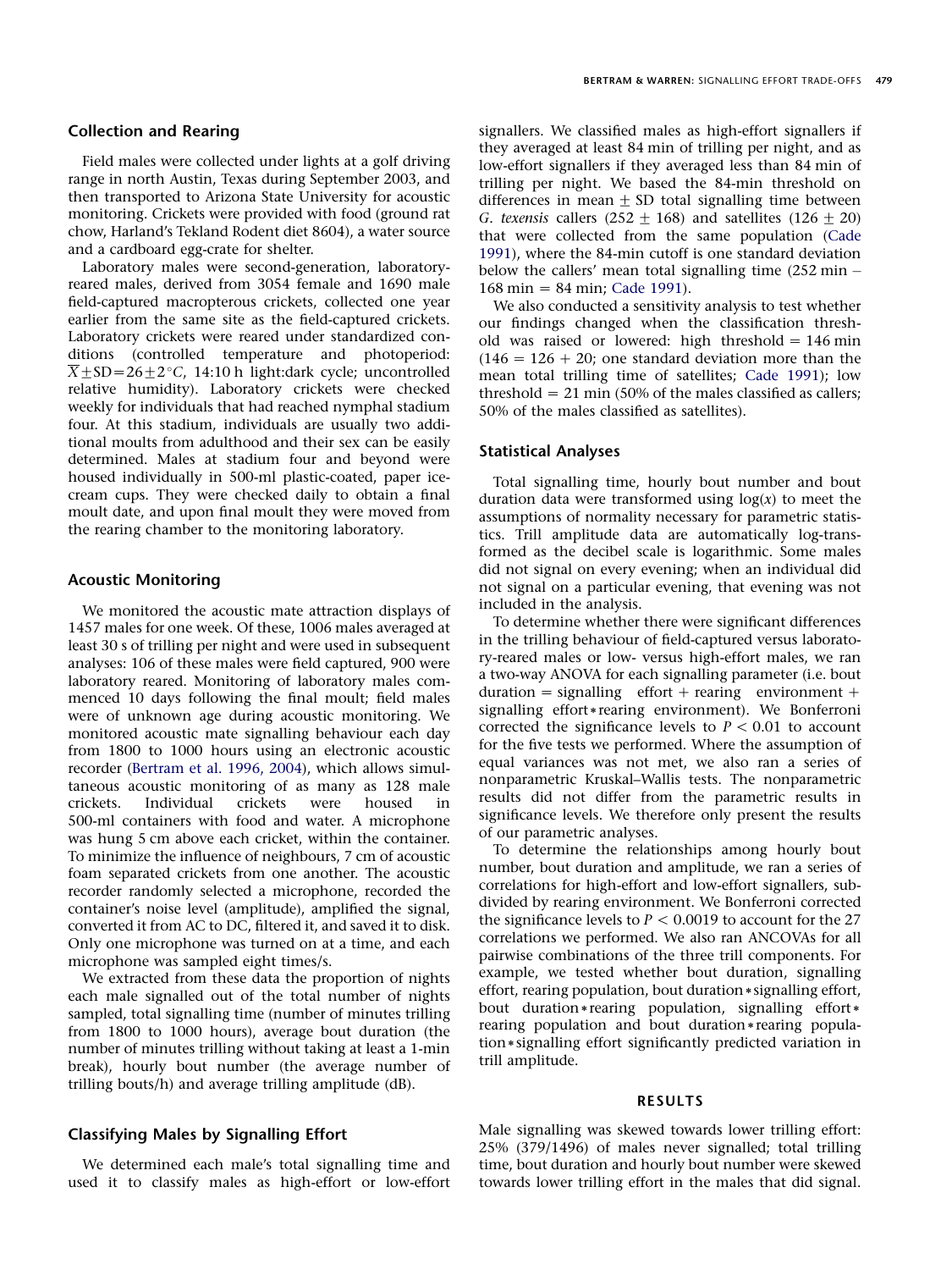| Rearing environment                                                                                                                                     | Signalling effort          | Proportion of<br>nights signalling                                                   | Amplitude (dB)                                                                             | Bout duration (min)                                                                   | Number of<br>bouts/h                                                            | Duty cycle (%)                                                                       |
|---------------------------------------------------------------------------------------------------------------------------------------------------------|----------------------------|--------------------------------------------------------------------------------------|--------------------------------------------------------------------------------------------|---------------------------------------------------------------------------------------|---------------------------------------------------------------------------------|--------------------------------------------------------------------------------------|
| Laboratory<br>Field<br>Laboratory<br>Field<br>High vs low<br>signalling effort<br>Field vs laboratory<br>population<br>Signalling effort*<br>population | High<br>High<br>Low<br>Low | 0.95(0.11)<br>0.93(0.14)<br>0.46(0.36)<br>0.22(0.29)<br>$142.13*$<br>$8.62*$<br>5.19 | 70.50 (3.26)<br>67.15 (2.38)<br>65.04 (3.18)<br>62.62(3.27)<br>137.15*<br>$45.92*$<br>1.19 | 27.84 (20.15)<br>22.44 (10.94)<br>6.23(9.18)<br>5.01(5.29)<br>138.92*<br>0.80<br>0.20 | 0.58(0.33)<br>0.57(0.21)<br>0.28(0.21)<br>0.29(0.21)<br>101.05*<br>0.02<br>0.13 | 21.58 (11.34)<br>20.39 (9.33)<br>2.83(3.38)<br>2.81(3.66)<br>498.98*<br>0.55<br>0.52 |

<span id="page-3-0"></span>Table 1. Descriptive statistics for signalling behaviour of male crickets, subdivided by signalling effort and rearing environment

Males with high signalling effort trilled on significantly more nights, produced more trilling bouts per hour, trilled for longer bout durations, with higher duty cycles, and produced trills at higher amplitudes than males with low signalling effort. Rearing location only influenced a subset of the trilling parameters monitored. Males reared in the laboratory signalled on more nights and at higher amplitudes than males reared in the field. Field- and laboratory-reared males did not differ in their hourly trill number, bout duration, or duty cycles. Data on each signalling parameter were analysed using two-way ANOVAs with an interaction term. Significant values were Bonferroni corrected to  $P < 0.01$ to account for the five statistical tests ( $\bar{P}$  < 0.05/5 = P < 0.01). \*Indicates a significant difference.

On average, males signalled on 68% of the nights they were monitored. They trilled for an average of 54 min per night, at an amplitude of 66 dB (from a distance of 5 cm), averaged one bout of trilling every 3 h, with an average bout duration of 11 min.

Males were classified as high-effort or low-effort signallers based on a total signalling time threshold of 84 min/ night: 22% (249/1117) were high-effort signallers; 78% (868/1117) were low-effort signallers. High-effort signallers differed from low-effort signallers in every possible way: they signalled on significantly more nights, for longer bout durations, produced more bouts per hour, signalled at higher amplitudes, and signalled with significantly higher duty cycles than low-effort signallers (Table 1). Note that these differences were almost a necessary consequence of how we classified males. To be a higheffort signaller, a male had to average calling 84 min/night throughout the monitoring period, and so must signal on several nights, for extended periods. Laboratory-reared males varied little from field-captured males, except they trilled on slightly more nights, and at slightly higher amplitudes than field-collected crickets (Table 1).

#### Trade-offs Among Signalling Components

Trade-offs among hourly bout number, bout duration and amplitude differed significantly between males with high and low signalling effort (Figs 1–3, [Table 2\)](#page-4-0). Higheffort signallers showed significant trade-offs between hourly bout number and bout duration [\(Fig. 3\)](#page-4-0), and between trilling amplitude and hourly bout number ([Fig. 2](#page-4-0)). Low-effort signallers did not show trade-offs among any of the trilling components. In fact, most of the components were significantly positively correlated, the only exception being trilling amplitude and hourly bout number ([Fig. 2\)](#page-4-0), which showed no significant relationship ([Table 2](#page-4-0)). Bout duration and trilling amplitude were positively correlated in both high- and low-effort signallers (Fig. 1, Table 2).

Trade-offs among signalling components for high-effort signallers but not low-effort signallers were confirmed with ANCOVAs ([Table 3\)](#page-5-0). Although both high-effort and low-effort signallers showed a significant positive correlation between bout duration and amplitude, the interaction between trilling amplitude and signalling effort also significantly influenced bout duration (Fig. 1, Table 3). The interaction between signalling effort and hourly bout number significantly influenced trilling amplitude ([Fig. 2,](#page-4-0) [Table 3\)](#page-4-0), reflecting the trade-off shown by high-effort signallers and the lack of trade-off shown by loweffort signallers. Furthermore, the interaction between signalling effort and bout duration significantly influenced hourly bout number ([Fig. 3, Table 3\)](#page-4-0), again reflecting the trade-off shown by high-effort signallers and the lack of trade-off shown by low-effort signallers. Note that while the high-effort signallers showed significant tradeoffs between hourly bout number and bout duration



Figure 1. Covariances between bout duration and amplitude for high-effort (filled) and low-effort (open) signallers. Field-collected males are represented by squares and laboratory-reared males are represented by circles.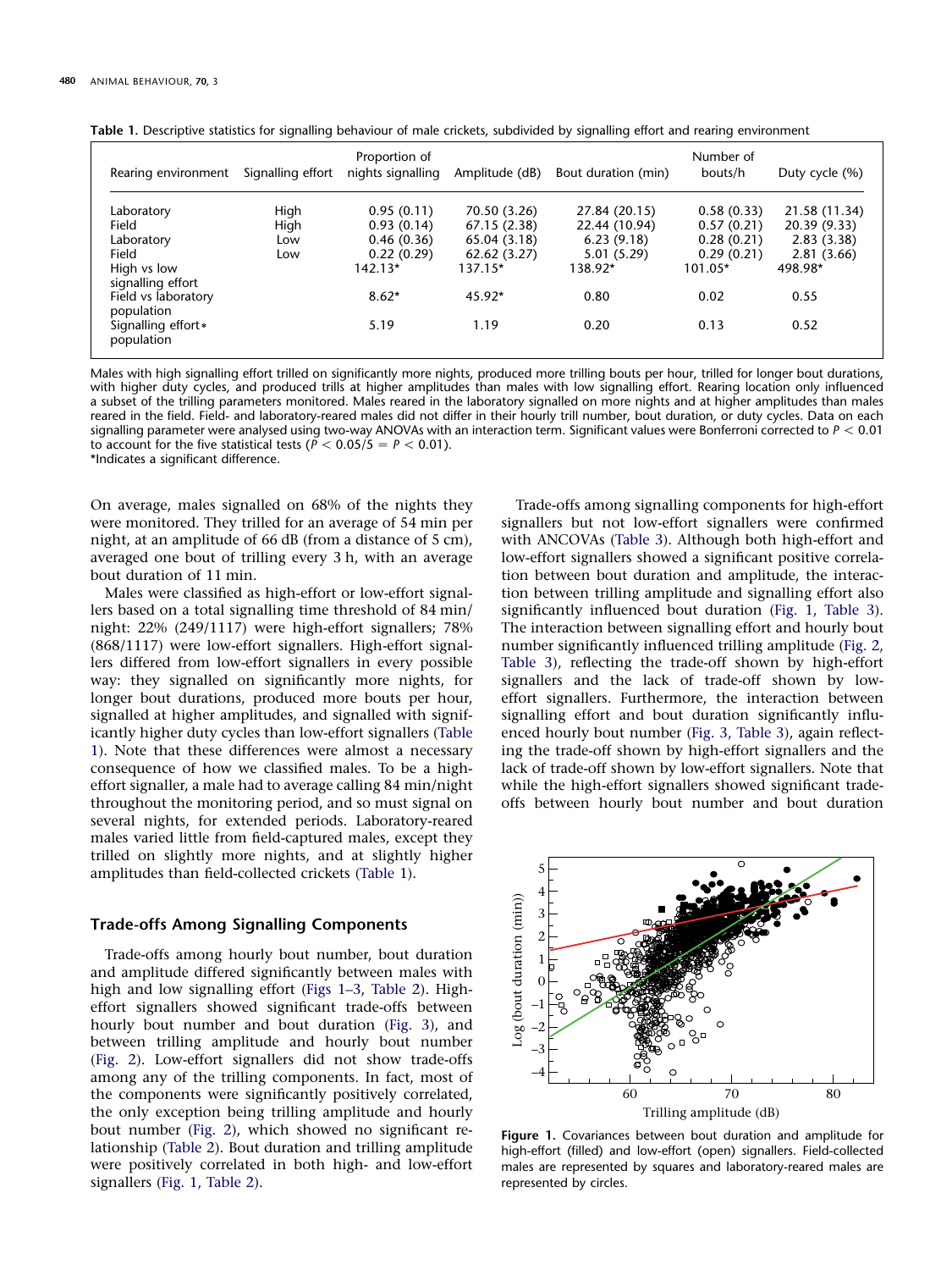<span id="page-4-0"></span>

Figure 2. Covariances between trilling amplitude and hourly bout number for high-effort (filled) and low-effort (open) signallers. Fieldcollected males are represented by squares and laboratory-reared males are represented by circles.

(Tables 2 and 3, Fig. 3), they were not approaching the upper boundary of what is acoustically possible (dashed line in Fig. 3). If a cricket sang at 100% efficiency (hourly bout number  $\times$  average bout duration = 60 min), they would lie on the upper acoustic boundary of Fig. 3. On average, high-effort signallers sang at an efficiency of 27% (0.6 calls/h  $\times$  27 min calling/h) and the male with the highest signalling effort sang at an efficiency of 69%.

# Sensitivity Analysis

All signalling differences between high- and low-effort signallers remained significant regardless of the threshold we used to classify males. When we increased the



Figure 3. Covariances between hourly bout number and bout duration for high-effort (filled) and low-effort (open) signallers. Fieldcollected males are represented by squares and laboratory-reared males are represented by circles. The dotted line represents the upper acoustic boundary along which bout duration and hourly bout number are forced to covary. None of the males produced signals at a rate and duration that approached the upper acoustic boundary line.

| Table 2. Correlations between hourly bout number, bout duration    |  |  |  |  |
|--------------------------------------------------------------------|--|--|--|--|
| and trilling amplitude of males classified as high- and low-effort |  |  |  |  |
| signallers                                                         |  |  |  |  |

|                                                                                            | Laboratory                             | Field                             | All                                    |
|--------------------------------------------------------------------------------------------|----------------------------------------|-----------------------------------|----------------------------------------|
| High-effort signallers<br>Duration * rate<br>Duration * amplitude<br>Rate * amplitude<br>Ν | $-0.70*$<br>$0.49*$<br>$-0.32*$<br>231 | $-0.33$<br>0.44<br>$-0.51$<br>18  | $-0.68*$<br>$0.47*$<br>$-0.32*$<br>249 |
| Low-effort signallers<br>Duration * rate<br>Duration * amplitude<br>Rate * amplitude<br>Ν  | $0.23*$<br>$0.64*$<br>$0.18*$<br>771   | $0.43*$<br>$0.43*$<br>0.12<br>97  | $0.26*$<br>$0.61*$<br>$0.17*$<br>868   |
| All<br>Duration * rate<br>Duration * amplitude<br>Rate * amplitude<br>Ν                    | $0.37*$<br>$0.72*$<br>$0.34*$<br>1002  | $0.52*$<br>$0.55*$<br>0.26<br>115 | $0.39*$<br>$0.61*$<br>$0.17*$<br>1117  |

Correlations between mate signalling components are also shown for the entire population of monitored males, regardless of rearing environment. The populations are subdivided into males collected in the field and then monitored in the laboratory, and males reared and monitored in the laboratory.

\*Represents significant correlations,  $P < 0.0019$  (Bonferroni corrected for 27 analyses).

proportion of the sample classified as low-effort signallers (low-effort signallers  $< 146$  min total signalling time), differences became more extreme. High-effort signallers trilled on significantly more days, for longer bout durations, with more bouts per hour, and used trills produced at higher amplitudes than low-effort signallers, regardless of rearing environment. High-effort signallers also showed more extreme trade-offs between hourly bout number and bout duration, and bout duration and trilling amplitude, and the correlations between hourly bout number and trilling amplitude remained positive, regardless of rearing environment. Likewise, the ANCOVAs indicating differences between signalling effort category and component trade-offs remained significant.

When we decreased the proportion of the sample classified as low-effort signallers to 50% of the males that signalled (low-effort signallers  $<$  21 min total signalling time), signalling effort differences remained essentially the same. High-effort trillers signalled on significantly more days, for longer bout durations, with more bouts per hour, and with trills produced at higher amplitudes than low-effort trillers, regardless of rearing environment. Differences in trade-offs remained essentially the same. However, the significance levels were reduced in three of nine of the previously significant correlations. The ANCOVAs, indicating signalling effort differences, also remained significant.

### **DISCUSSION**

Male Texas field crickets that place extensive effort in mate attraction show different covariances in signalling components than low-effort signallers ([Figs 1–3, Table 3](#page-3-0)).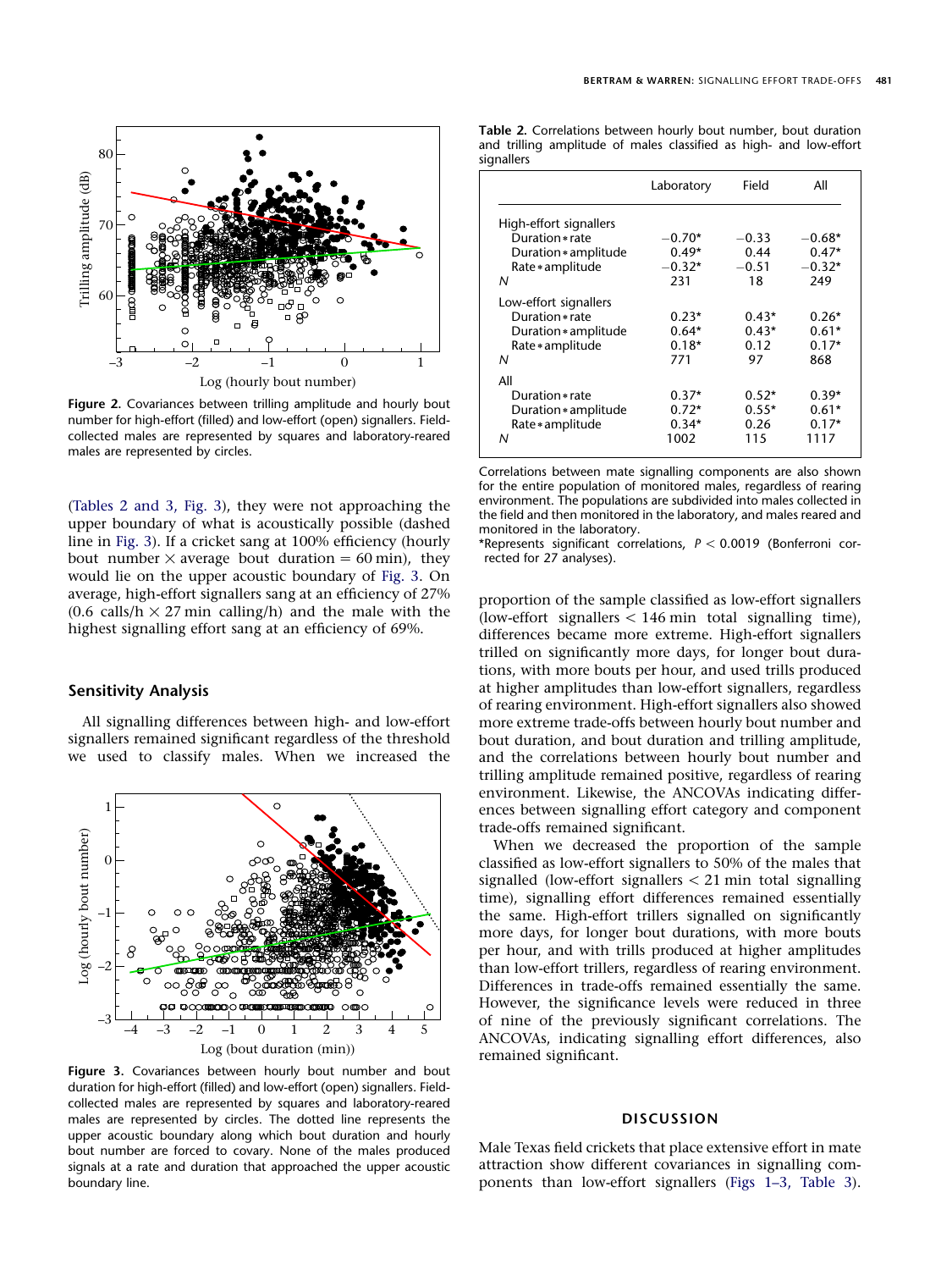<span id="page-5-0"></span>

|  |  |  |  |  |  | Table 3. ANCOVA results for trilling parameters |
|--|--|--|--|--|--|-------------------------------------------------|
|--|--|--|--|--|--|-------------------------------------------------|

|                                                       | F     | P           |
|-------------------------------------------------------|-------|-------------|
| <b>Bout duration</b>                                  |       |             |
| Amplitude                                             | 34.92 | $< 0.0001*$ |
| Signalling effort                                     | 60.66 | $< 0.0001*$ |
| Rearing environment                                   | 1.92  | 0.167       |
| Signalling effort * amplitude                         | 8.08  | $0.005*$    |
| Rearing environment * amplitude                       | 0.87  | 0.350       |
| Rearing environment*<br>signalling effort             | 0.77  | 0.782       |
| Rearing environment*<br>signalling effort * amplitude | 0.27  | 0.600       |
| Trilling amplitude                                    |       |             |
| Hourly bout number                                    | 3.46  | 0.063       |
| Signalling effort                                     | 68.99 | $< 0.0001*$ |
| Rearing environment                                   | 10.02 | $0.002*$    |
| Signalling effort*                                    | 10.59 | $0.001*$    |
| hourly bout number                                    |       |             |
| Rearing environment*                                  | 0.49  | 0.485       |
| hourly bout number                                    |       |             |
| Rearing environment*                                  | 0.00  | 0.967       |
| signalling effort                                     |       |             |
| Rearing environment*                                  | 0.12  | 0.732       |
| signalling effort*                                    |       |             |
| hourly bout number                                    |       |             |
| Hourly bout number                                    |       |             |
| Duration                                              | 2.17  | 0.141       |
| Signalling effort                                     | 25.93 | $< 0.0001*$ |
| Rearing environment                                   | 0.21  | 0.647       |
| Signalling effort * duration                          | 10.52 | $0.001*$    |
| Rearing environment * duration                        | 0.83  | 0.364       |
| Rearing environment*                                  | 0.53  | 0.467       |
| signalling effort                                     |       |             |
| Rearing environment*                                  | 0.10  | 0.747       |
| signalling effort * duration                          |       |             |

 $*P < 0.0167$  (Bonferroni corrected for three analyses).

High-effort signallers traded off bout duration with hourly bout number, and trilling amplitude with hourly bout number ([Figs 1 and 2, Table 3](#page-3-0)). In contrast, the relationships between bout duration and hourly bout number and between trilling amplitude and hourly bout number for low-effort signallers were positive [\(Figs 1–3, Table 3](#page-3-0)), suggesting no trade-offs. Trilling amplitude and bout duration were strongly positively correlated for all males, regardless of signalling effort [\(Table 2](#page-4-0)). These patterns held for both laboratory-reared and field-collected males [\(Table](#page-4-0) [2\)](#page-4-0). Our sensitivity analysis indicated that regardless of the signalling time threshold we used to classify males, higheffort signallers always signalled at significantly higher bout numbers per hour, for longer bout durations, and at higher amplitudes than low-effort signallers. Therefore, the differences we observed in covariances among trilling components in the two groups in this study are likely to reflect real patterns in wild populations of field crickets.

The different covariances we observed between highand low-effort signallers may characterize covariance differences between alternative mating tactics of callers and satellites. [Cade \(1991\)](#page-7-0) showed that satellite male G. texensis (collected from the same Austin, Texas population) trill when isolated, but spend significantly less total time signalling than callers. Using an 84-min threshold, we classified 22% of the males we collected at

lights in the field as high-effort signallers (callers) and 78% as low-effort signallers (satellites). Because light-collected crickets are thought to be dispersing individuals that would ordinarily land in an established aggregation ([Cade](#page-6-0) [1979a, b](#page-6-0)) and because the total signalling time of males collected at lights does not differ significantly from that of satellite males [\(Cade 1991](#page-7-0)), satellite males are expected to predominate at lights.

# Why Do High-effort Signallers (Callers) Display Trade-offs?

Trade-offs between hourly bout number, bout duration and amplitude only occurred for male crickets that placed considerable effort into mate attraction (callers). Although there is an upper boundary at which bout rate and bout duration are logically forced to covary negatively (dashed line in [Fig. 3](#page-4-0)), none of our signallers pushed this upper boundary [\(Fig. 3](#page-4-0)). Combinations of rate and duration that produced duty cycles approaching 100% (i.e. when bout rate  $\times$  bout duration = 1) defined this boundary. The average duty cycle for high-effort signallers averaged only 22%, and the maximum duty cycle was only 70%. Thus, the trade-offs that we observed in our high-effort signallers did not result from males hitting this acoustic boundary.

High-effort signallers may be pushed against a physiological constraint that males with lower signalling efforts are not. The energetic costs of signalling can be high in male crickets [\(Prestwich & Walker 1981; Prestwich 1994\)](#page-7-0) as well as in males of many other taxa [\(Wells & Taigen](#page-7-0) [1986; Ryan 1988; Oberweger & Goller 2001; Thomas et al.](#page-7-0) [2003;](#page-7-0) but see [Ward et al. 2004](#page-7-0)). In grey tree frogs, Hyla versicolor, males appear to trill at a metabolic maximum, with some males producing long-duration signals at low rates and others producing short-duration signals at high rates ([Wells & Taigen 1986](#page-7-0)). In contrast, in the present study, the metabolic output of high- and low-effort signallers did not appear to be apportioned equally. Instead, only high-effort signallers were forced to trade off among components of signalling. In the congener, G. lineaticeps, [Hoback & Wagner \(1997\)](#page-7-0) found it energetically more costly for males to increase chirp rate, but they did not find an energetic cost for increasing chirp duration. Energetic constraints may therefore account for the trade-offs between hourly bout number and bout duration and between hourly bout number and trilling amplitude in high-effort signallers. Likewise, the trade-offs between hourly bout number and bout duration may result from other physiological or biomechanical limitations.

There are mechanisms other than physiological or biomechanical constraints that could produce the covariances we detected. For example, trade-offs between bout duration, trilling amplitude and hourly bout number in high-effort signallers may also result from natural selection via predation. Predators and parasitoids can use signal features to locate and prey upon displaying males ([Endler](#page-7-0) 1980, 1983; Zuk & Kolluru 1998; Kotiaho 2001; Müller & [Robert 2001, 2002\)](#page-7-0). Trade-offs might result from differences in strength of selection. For example, if parasitoids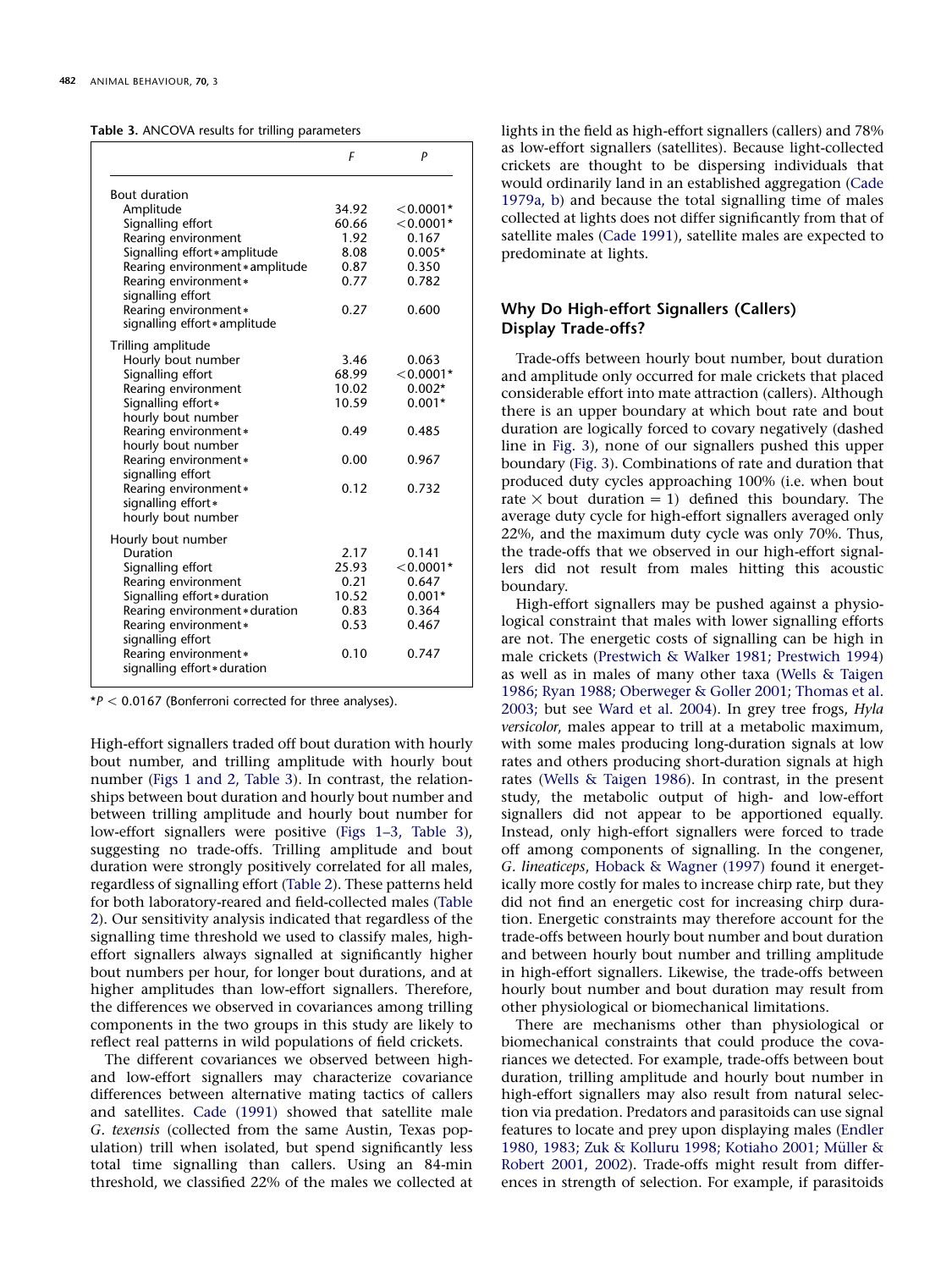<span id="page-6-0"></span>are more strongly attracted to bouts produced at a high rate, G. texensis males may have been selected to trade off hourly bout number for bout duration and trilling amplitude. Future research should examine the strength of preference in gravid female flies for bout duration, hourly bout number, trilling amplitude, trill duration and trilling rate, and how these strengths of preference compare to those of female crickets.

We have no direct indication of whether female crickets evaluate potential mates using bout duration or hourly bout number. However, we do know that in lowdensity populations, mating success correlates with total signalling time ([Cade & Cade 1992](#page-7-0)). We also know that female crickets are more attracted to trills produced at a high amplitude (Cade 1979a, 1981b; Walker 1986). Given that 86% of the variation in total signalling time is explained by bout duration (S. M. Bertram, personal observation), and that bout duration correlates positively with trilling amplitude ([Table 2\)](#page-4-0), we believe that females may evaluate potential mates using bout duration. Future research should examine the strength of female preference for these traits, because trade-offs between bout duration, hourly bout number and trilling amplitude may result from differences in the strength of female preference. Future research should also determine whether there is an underlying genetically based trade-off between these components of signalling effort, because some evolutionary geneticists argue that phenotypic correlations provide little information about evolutionarily relevant trade-offs.

High-effort signallers (callers) trilled for longer bout durations, at higher amplitudes, and produced significantly more bouts per hour than low-effort signallers (satellites). Because of their elevated amplitudes and total signalling times, high-effort signallers should enjoy elevated mating success over low-effort signallers. However, if the strength of female preference is higher for trill duration or trill rate than it is for amplitude, bout duration, or hourly bout number, low-effort signallers may be able to produce more attractive trills. If so, a low-effort signalling tactic may prove fruitful, because low-effort signallers may be able to reduce parasitism risks and energetic costs while maintaining some level of mating success.

## Conclusions

Exploring potential trade-offs among the signalling components that male Texas field crickets use to attract mates may help us to identify the combined effect of the disparate selective forces affecting male trilling behaviour. Overall, we found that males signalling for different periods of time showed very different patterns of covariation among signalling components, implying that qualitatively different selective forces may operate for these two groups. The existence of trade-offs among signal components for high-effort signallers but not for low-effort signallers implies an energetic-, physiological-, biomechanical-, or selection-based constraint. Whatever the reason for the constraint, we can use the patterns of covariation to identify where this apparent threshold

occurs, providing a priori predictions to guide further research. More studies should investigate covariation among signalling components, as they may change with age, season, or other time variables, providing insight into the ways in which selective forces and reproductive tactics change through time.

#### Acknowledgments

We thank J. S. Johnson and S. X. Orozco for assisting with field collections, rearing and electronic acoustic monitoring. J. Crutchfield and L. Gilbert of the Brackenridge Field Laboratory at the University of Texas, Austin provided facilities for holding crickets during our collecting trip. R. Gorelick, L. Higgins, G. Rosenthal, W. Wagner and two anonymous referees provided very helpful comments on the manuscript. Research and travel funding was supported by a National Science Foundation IBN 0131728 award to S.B. and a Minority Access to Research Careers award funded by the National Institute of General Medical Science of the National Institutes of Health supported undergraduate travel.

#### References

- Adamo, S. A., Robert, D. & Hoy, R. R. 1995. Effects of a tachinid parasitoid, Ormia ochracea, on the behavior and reproduction of its male and female field cricket hosts (Gryllus spp). Journal of Insect Physiology, 41, 269–277.
- Andersson, M. B. 1994. Sexual Selection. Princeton, New Jersey: Princeton University Press.
- Basolo, A. L. & Alcaraz, G. 2003. The turn of the sword: length increases male swimming costs in swordtails. Proceedings of the Royal Society of London, Series B, 270, 1631–1636.
- Basolo, A. L. & Trainor, B. C. 2002. The conformation of a female preference for a composite male trait in green swordtails. Animal Behaviour, 63, 469–474.
- Bertram, S. M., Berrill, M. & Nol, E. 1996. Male mating success and variation in chorus attendance within and among breeding seasons in the gray treefrog (Hyla versicolor). Copeia, 1996, 729–734.
- Bertram, S. M., Johnson, L., Clark, J. & Chief, C. 2004. An electronic acoustic recorder for quantifying total signaling time, duration, rate and magnitude in acoustically signaling insects. Technical Acoustics, 20: [http://webcenter.ru/~eeaa/](http://webcenter.ru/~eeaa/ejta/eng/abstracts.shtml/bertram1eng.shtml) [ejta/eng/abstracts.shtml/bertram1eng.shtml](http://webcenter.ru/~eeaa/ejta/eng/abstracts.shtml/bertram1eng.shtml).
- Cade, W. H. 1975. Acoustically orienting parasitoids fly phonotaxis to cricket song. Science, 190, 1312–1313.
- Cade, W. H. 1979a. The evolution of alternative male reproductive strategies in field crickets. In: Sexual Selection and Reproductive Competition in Insects (Ed. by M. S. Blum & N. A. Blum), pp. 343–378. New York: Academic Press.
- Cade, W. H. 1979b. Field cricket dispersal flights measured by crickets landing at lights. Texas Journal of Science, 31, 125–130.
- Cade, W. H. 1981a. Alternative male strategies: genetic differences in crickets. Science, 212, 563-565.
- Cade, W. H. 1981b. Field cricket spacing, and the phonotaxis of crickets and parasitoid flies to clumped and isolated cricket songs. Zeitschrift für Tierpsychologie, 55, 365-375.
- Cade, W. H. 1984. Effects of fly parasitoids on nightly calling duration in field crickets. Canadian Journal of Zoology, 62, 226–228.